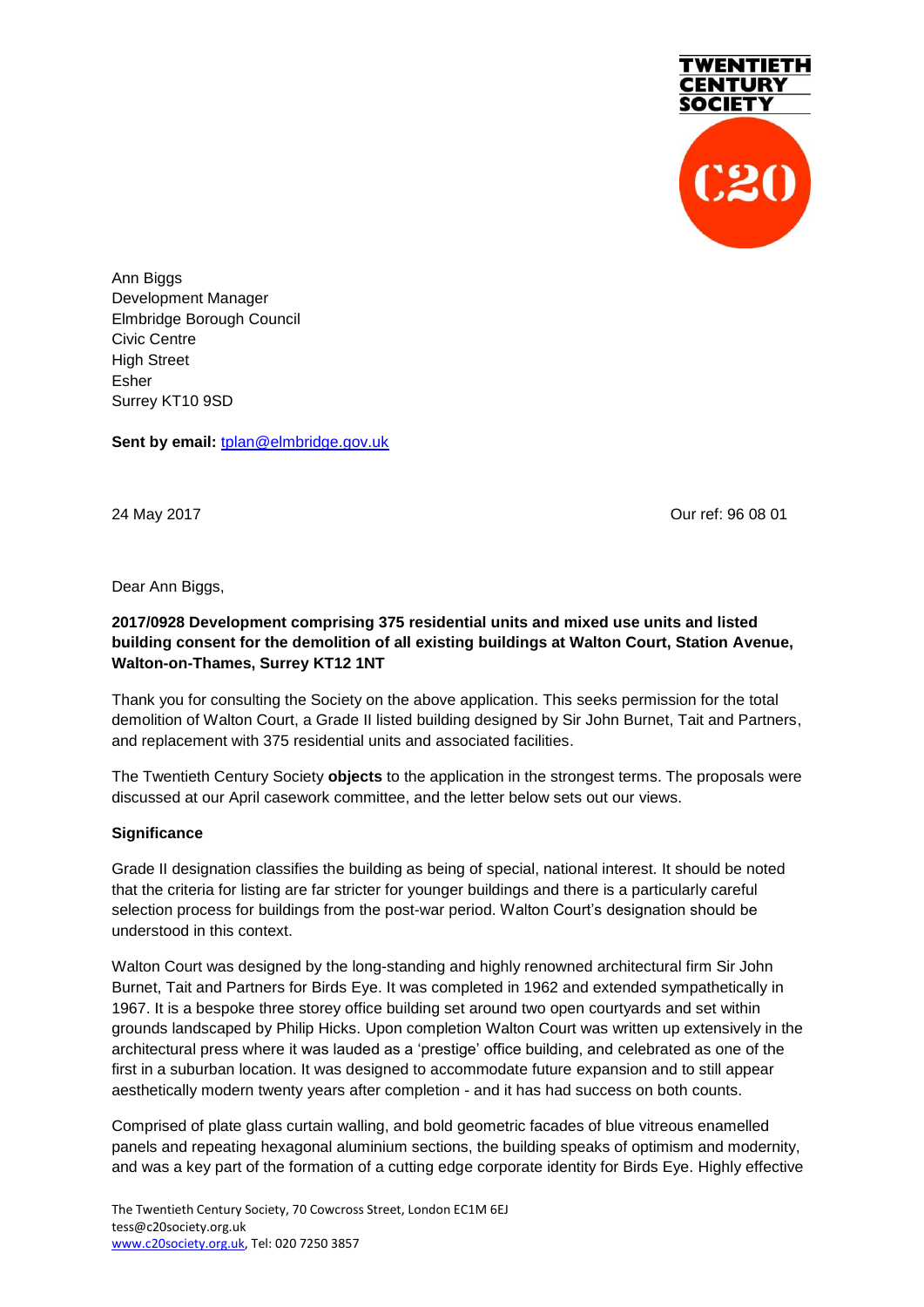and crucial to the significance of the site is the contrast between the bold 'op-art' inspired textural elevations and the tranquillity of the landscaped setting. A long pool runs along the main frontage which gently reflects the repeating pattern of the facade; the internal courtyards also contain smaller sunken pools and fountains. The eastern courtyard is punctuated by concrete menhirs, whilst the western is striated with raised cantilevered slabs. The use of water features extended into the building itself, with a small marble-lined pool to the base of the main stairs in the entrance.

This statement building is not something which stands apart from its surroundings - the landscape is integrated and enriches the overall significance. Both will be completely lost in the proposals, with the exception of the bird sculpture by John McCarthy which was designed to stand next to the entrance and is listed at Grade II independently.

The building has been vacant since 2007. In 2008, previous owners applied for planning permission to undertake refurbishment and to construct a new three storey annex extension for office use. This was not implemented.

# **Policy**

Paragraph 132 of the NPPF states:

'When considering the impact of a proposed development on the significance of a designated heritage asset, **great weight should be given to the asset's conservation**. The more important the asset, the greater the weight should be. Significance can be harmed or lost through alteration or destruction of the heritage asset or development within its setting. As heritage assets are irreplaceable, any harm or loss should require clear and convincing justification. **Substantial harm to or loss of a grade II listed building, park or garden should be exceptional**'.

Paragraph 133 of the NPPF states:

**Where a proposed development will lead to substantial harm to or total loss of significance of a designated heritage asset, local planning authorities should refuse consent**, unless it can be demonstrated that the substantial harm or loss is necessary to achieve substantial public benefits that outweigh that harm or loss, or all of the following apply:

- The nature of the heritage asset prevents all reasonable uses of the site
- No viable use of the heritage asset itself can be found in the medium term through appropriate marketing that will enable its conservation
- Conservation by grant-funding or some form of charitable or public ownership is demonstrably not possible
- The harm or loss is outweighed by the benefit of bringing the site back into use

The applicants have conceded, and we agree, that there are no substantial public benefits to the proposed scheme which would outweigh the demolition of the heritage asset. Therefore, each of the above tests must be incontestably and fully met in order to demonstrate the exceptional circumstances where total demolition could be justified. The applicants seek to do this in the 2017 Montagu Evans Heritage Statement, and each point will be considered below.

# **Twentieth Century Society Comment**

*The nature of the heritage asset prevents all reasonable uses of the site*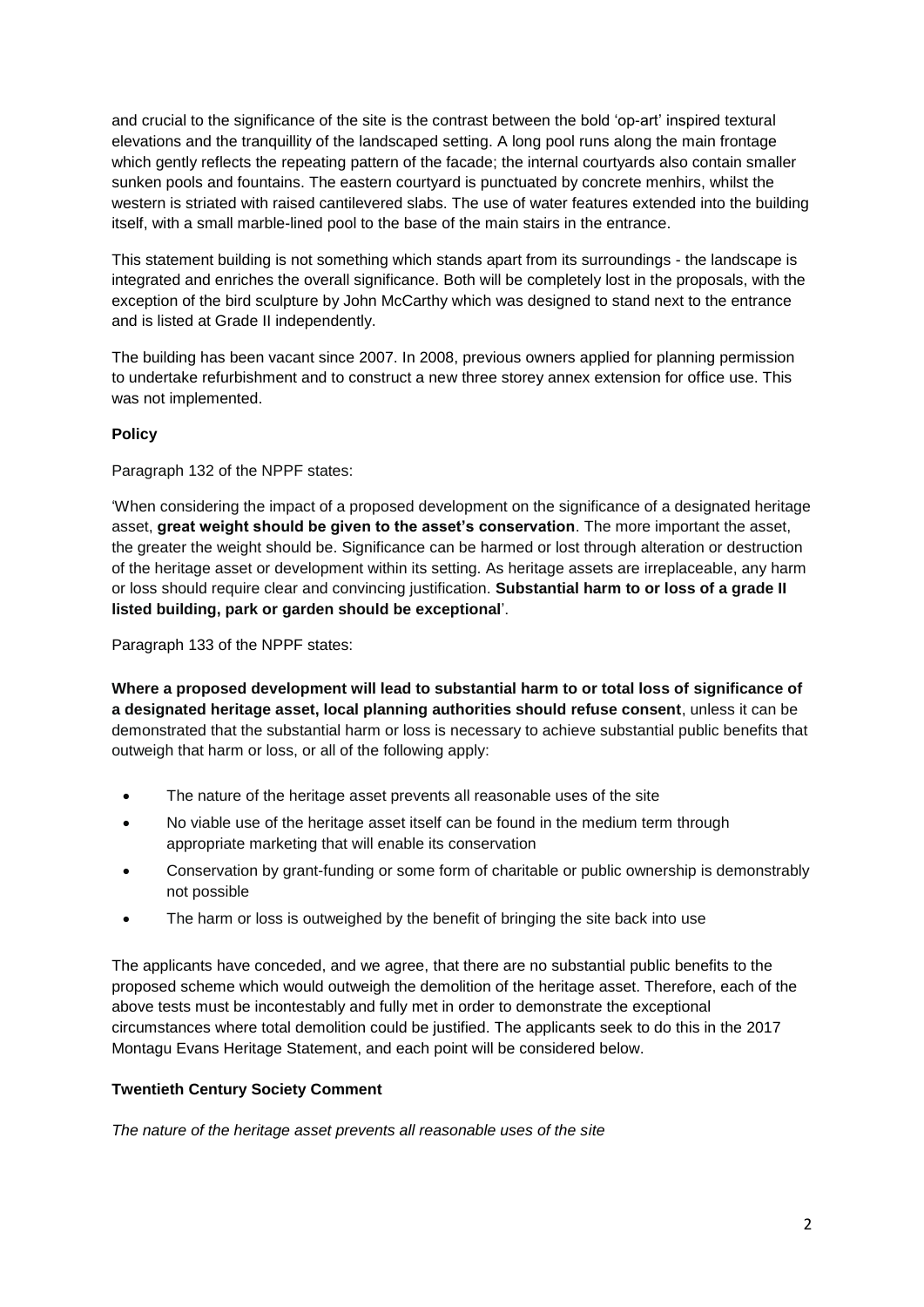Reference to the asset's 'structure, condition and poor performance' as an office building has been made by the applicant in an attempt to satisfy this first test. It is claimed that because of fundamental structural shortcomings the building cannot be adapted to accommodate a new occupier. These will be refuted in turn.

1. High Alumina Cement

Firstly it should be noted that there are many tens of thousands of HAC buildings throughout the country which are safely occupied.

The AECOM report (September 2016) effectively gives the structure of the building, which contains some HAC beams, a clean bill of health. It states that 'over the lifetime of the building, approximately 55 years, historic testing and reports have described the HAC as fully converted with no apparent loss in strength or significant deterioration…'. It goes on to state that there are 'no structural defects' and that **'the property is suitable for residential re-development, offering maximum internal planning opportunities and set within spacious and attractive surroundings**'. Floor strength has been tested and found excellent, and some areas of poor concrete cover and carbonation are usual and can be easily addressed with conservation-based repairs.

The report goes on to state that 'the existing building is capable of being converted to residential use without major changes to the structure'. It states that 'there is no sound reason why they should not remain in place, or stay in sound and stable condition, providing the building is maintained in a warm and dry condition', although it recognises there may be practical difficulties in maintenance if the building was divided up into residential apartments. The report therefore offers a simple solution which would provide secondary support to HAC beams and so render them redundant, and this would also resolve potential issues with NHBC warranties.

An expected 30 year life span is referred to. We contest this as being conjectural; providing the building has the usual levels of maintenance and repairs there is no reason why the lifespan should not be significantly longer.

It is quite clear that there is no structural justification for demolition based on the presence of HAC.

2. External cladding

The 2016 AECOM façade report observes the aluminium frame extrusions are in robust condition and praises the rigour and accuracy of the initial installation. The presence of asbestos is common in buildings of this age and can be removed, however this is a moot point as it is accepted that the façade requires replacement. The 2008 Arup report submitted with the previous application demonstrated that more extensive intervention is required than simple refurbishment, and the AECOM façade engineering review supports this, recommending a replacement of the curtain wall with a modern and fit-for-purpose new cladding, to match the design aesthetic of the listed building. The Society considers that this would be an appropriate solution, and would have the benefit of enabling an easier conversion to new use through the possible introduction of openable windows and double glazing. The AECOM report begins to set out a number of potential options for the replacement envelope which are not explored in the current application.

The Society therefore does not consider that the presence of asbestos or the replacement of the façade would prevent a reasonable use of the site. This first test has therefore not been adequately met.

*No viable use of the heritage asset itself can be found in the medium term through appropriate marketing that will enable its conservation*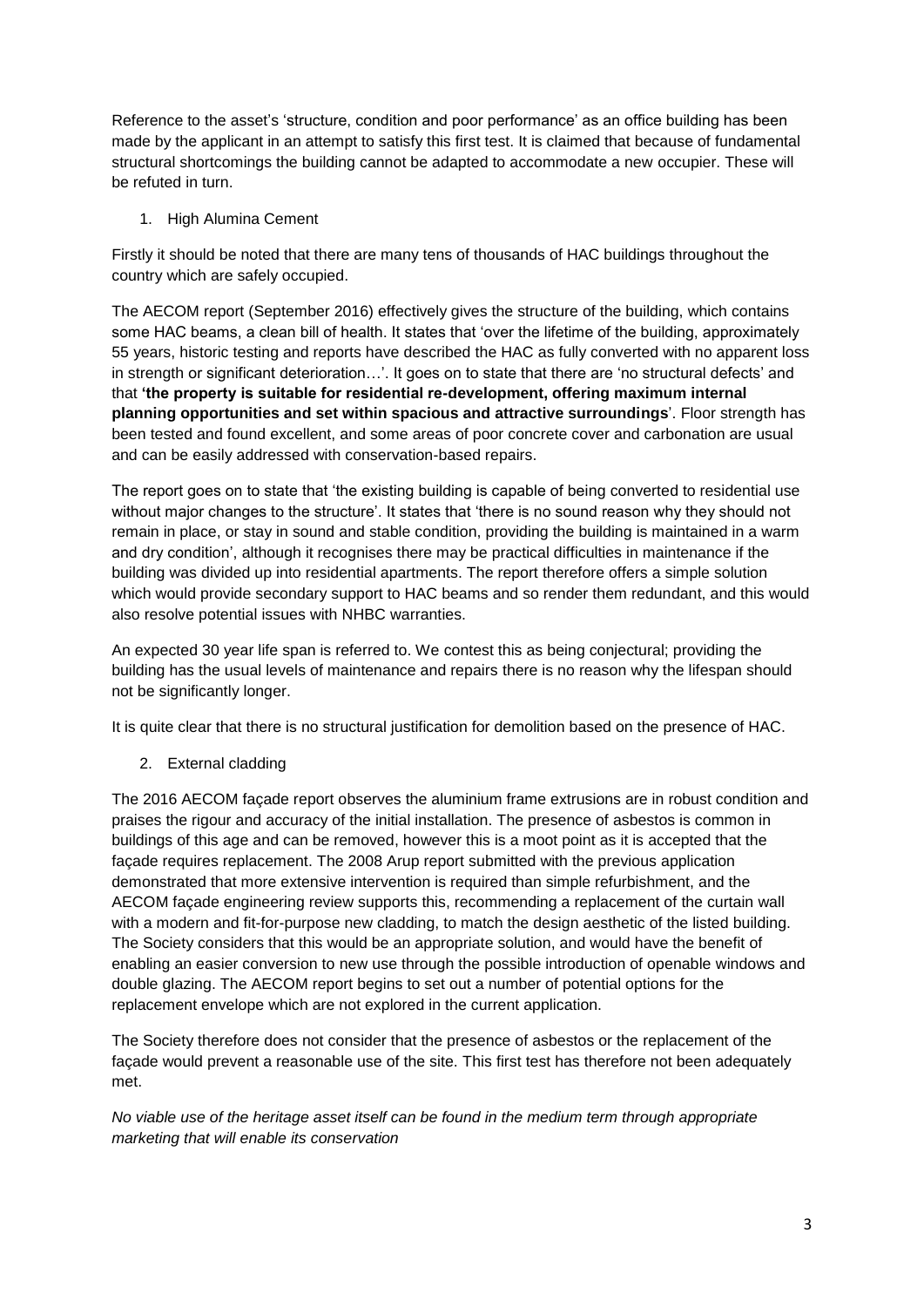This test concerns the search for viable uses that will enable conservation. The site has been empty for ten years and in this time it has been marketed mostly for office use. There has been interest, but the key reason for businesses choosing office space elsewhere has been because of location (Commercial Market Analysis report by Strutt and Parker). On two occasions set out in the report, the presence of HAC has been stated as a deciding factor. It is not clear whether or not the prospective tenants/owners were aware of the possibility of a secondary structural support system at the time they were considering occupation.

Committee members commented that the building would be entirely appropriate for higher education use, given that universities nationwide and globally are looking for a London base. Large, stylish and well connected to central London; Walton Court could be a fine flagship university building. Members were surprised that it had not been marketed as such.

The applicants have also carried out a viability report which looks into various options of converting the existing building and finds them all to be financially unviable. This conclusion is used to justify the proposed demolition. However, the applicant purchased the site with a full knowledge of the challenges of the building, and these should have been factored into any initial assessment of profit. If at this time the conversion of the building was found to be unprofitable, the applicant had every opportunity not to proceed with the purchase or to offer a lower price. Berkeley considered purchase of the site in 2012-13, and after assessment decided not to proceed on this very basis.

If, as the applicants argue, all reasonable options for conversion are financially unviable, then we would posit that the applicants paid too much for the site. Demolition of a listed building cannot be granted simply because anticipated profit figures are lower than initially anticipated - nor because conversion would yield less profit than demolition. This ruling would make a mockery of the listing system.

The second arm of the applicant's response to the above criteria is to argue that the nature of the works to the façade in order to bring the building up to current standards would fundamentally undermine the authenticity of the listed building, and for this reason enabling development has been dismissed as there would be no 'clear and meaningful heritage benefit for the designated asset.' We strongly refute this. There is a long, well established and uncontroversial precedent for this type of work to listed assets of all ages within conservation practice. The replacement of a façade is a reasonable and appropriate solution to ensure a listed asset has a continued productive life. This has been the case with the Grade II\* listed Great Arthur House (Chamberlin, Powell and Bon, 1957) at the Golden Lane Estate, where the aluminium curtain wall system has recently been replaced like for like. The Grade II listed Manchester CIS Tower (Sir John Burnet Tait and Partners, 1962) was also entirely re-clad in 2004 with the support of English Heritage. At Walton Court, there is also the possibility of retaining the original half-hexagons in a new façade. This would lend a further aspect of material conservation.

Regardless, the Twentieth Century Society considers that there is a clear and meaningful heritage benefit to the replacement of the original cladding as it would allow the core structure to survive including the surviving original entrance lobby, the retention of the integrated and listed landscape, and the essential form and ideas that the building embodies. We consider that this assertion by the applicants is spurious and the dismissal of enabling development on these grounds is unfounded.

### *Conservation by grant-funding or some form of charitable or public ownership is demonstrably not possible*

The Society recognises that opportunities for securing charitable funding for an office building will be extremely scarce, but we query the veracity of the list of organisations which the applicants claim they have engaged with in order to explore this. We are listed here as one such organisation, but have not been approached by the applicants. A meeting took place after the application for demolition had